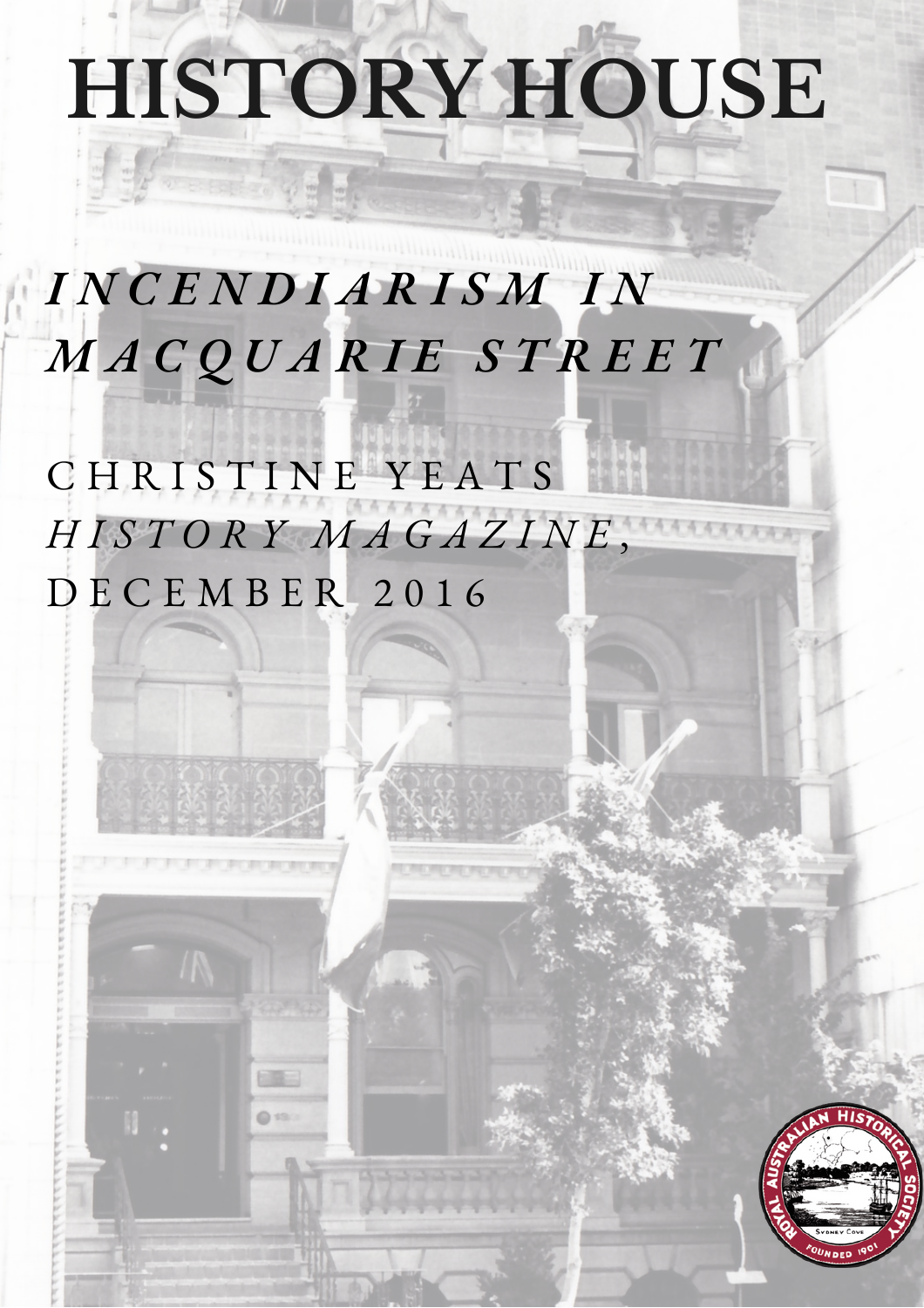## INCENDIARISM IN MACQUARIE STREET Christine Yeats, RAHS Senior-Vice President

Had it not been for the vigilance and quick action by a police constable back in  $1899$  the building, once described as "a first class residence in Macquarie Street", may have gone up in flames.<sup>1</sup> At 2.00am on Tuesday 24 October  $\overline{1899}$ , Police Constable Yates was patrolling the area near Macquarie Street, when he noticed that a fire had broken out in a four story building opposite the Botanic Garden. Immediately alerting Constable McCarthy, who telephoned the Metropolitan Fire Brigade, Constable Yates rushed off to rouse the building's occupants. The address of the four story building was 133 Macquarie Street. Today we know it as History House.

The house was built around 1872 for George Oakes MLA, the member for Parramatta. By 1899 it had seen many changes. It was used as a private residence until 1879. Then it became the premises of the Reform Club until Oakes' death in 1881. The Warrigal Club used it between 1887 and 1889. At the time of the fire Mrs Jane Ware was running a boarding house on the premises.

The Metropolitan Fire Brigade responded quickly to the telephone call.

"District officer Watson having checked the flames at the windows, took a line of hose upstairs, and attacked them from the interior. Then, leaving an officer in charge of the operations at the back, he went round to the front, and having burst open the door, proceeded to investigate the extent of the fire. Inside he met Alfred Ware, the son of Mrs. Ware, who is the landlady of the establishment. Ware was, the officer states, almost fully dressed, with the exception of coat and hat. Just then also Mr. Superintendent Webb arrived with a detachment of men from the head station."<sup>2</sup>



*Evening News, 24 October 1899, page 4* 

Once the building was secured Superintendant Webb began his inspection. He discovered that fire had broken out in 37 different places. According to the report in the Sydney Morning Herald he noticed a strong smell of kerosene on the floor, in the wardrobes, dressing tables and in the bedding of the bedrooms. In other places there were charred and burned remains of newspapers. The report pointed out that the contents of the building were insured for  $\sqrt{f}$ , 2,000 while the building, which was owned by Mr A.W. Oakes of Toongabbie, was insured for  $\sqrt{25,000.^3}$ 

Alfred Ware was subsequently arrested on suspicion of having set fire to the premises. The inquest into the cause of the fire before the City Coroner Mr J C Woods and a jury opened on 24 October 1899 and continued until 9 November 1899. In her evidence on 1 November Mrs Ware admitted that she had been somewhat naive in her dealings with Mrs Waugh, the former proprietor of the boarding house. Despite never having inspected the books she had agreed to pay Mrs Waugh  $\tilde{\chi}$ 2,000 for the goodwill of the business. After taking possession of the premises from Mrs Waugh, she had purchased several hundred pounds worth of furniture. Mrs Ware also testified that she had insured the contents for  $\sqrt{2,000}$ .

Although according to her evidence she was doing good business, Mrs Ware had asked all the lodgers to leave on the Monday before the fire and only two servants (the cook Mrs Sarah Clarke and the housemaid Miss Alma Sandery) were in the house. She said she had been advised by her doctor to leave the house because her health was bad and she intended to get things settled and then let the rooms to doctors and leave the house in the management of a housekeeper. She added that she had put the business in the hands of the agent and was trying to sell it. Asked whether she had received any offers Mrs Ware said "yes, several, but they could not pay sufficient cash." Asked whether any of the offers came anywhere near  $\ell$ , 2000, she again answered "yes". $4$ 

The jury's verdict was that the building at 133 Macquarie Street had been "feloniously & wilfully set on fire by Alfred Ware".<sup>5</sup> The Coroner then committed Alfred Ware for trial at the Central Criminal Court at Darlinghurst on 20 November 1899. The Evening News noted that Alfred Ware "well knew that, at the time Alma Sandery and Sarah Clarke were asleep therein". The jury was not agreed about Mrs Ware although she too was committed for trial at the Central Criminal Court. Bail was refused for Alfred Ware as it was a capital offence.<sup>6</sup>

On 10 February 1900 Mrs Jane Ware and her son Alfred Ware appeared in the Central Criminal Court charged with having on 24 October 1899 maliciously set fire to the dwelling house in Macquarie Street, knowing that Alma Sandery was in the house. A second count charged them with setting fire to the house. Both entered a plea of not guilty. The Crown contended that the receipt of insurance money would have enabled Mrs Ware to settle her liabilities,